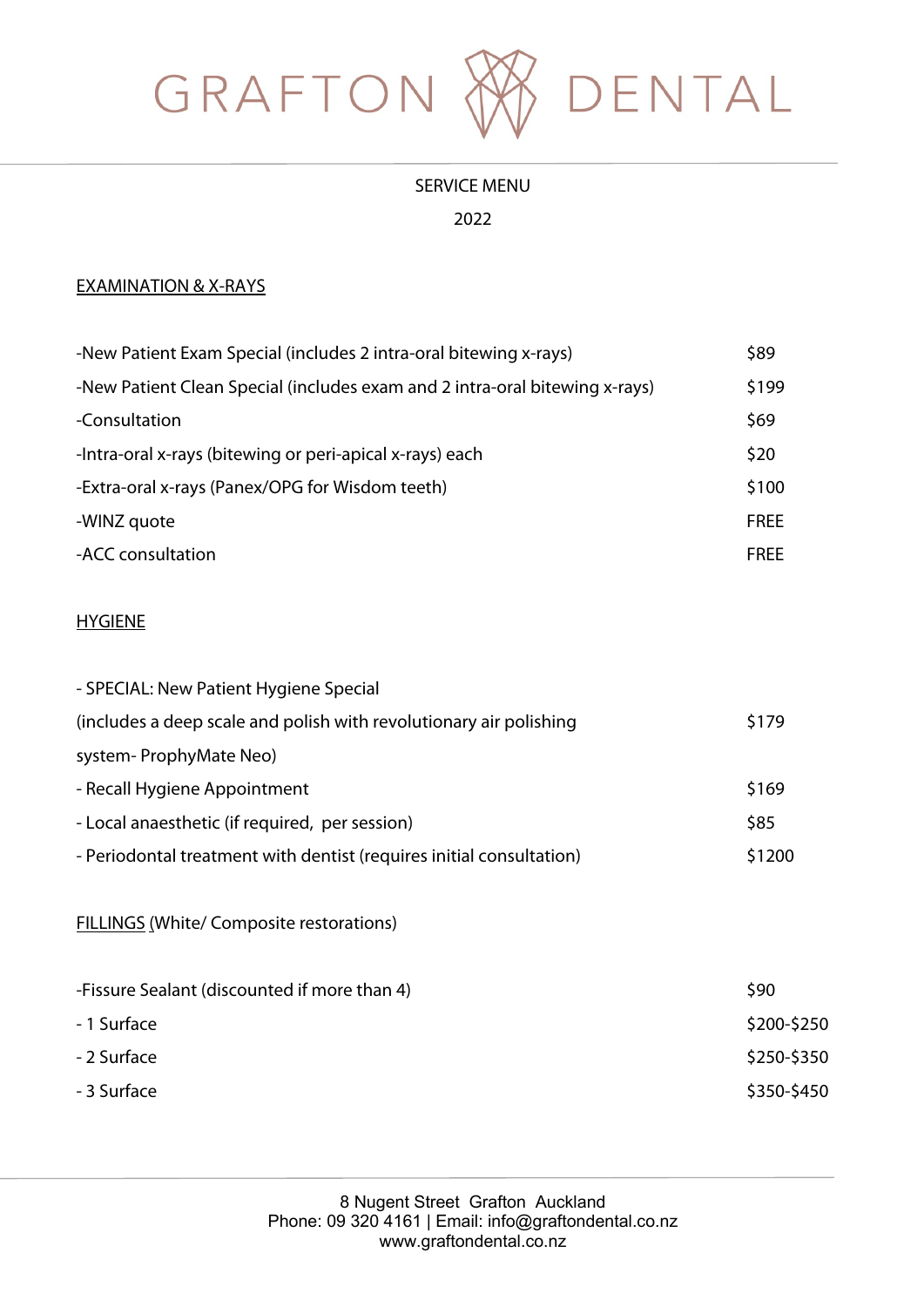

## ROOT CANAL TREATMENT (includes core filling)

| -Incisor/Canine                               | \$1090        |
|-----------------------------------------------|---------------|
| -Premolar                                     | \$1390        |
| -Molar                                        | \$1690        |
| <b>EXTRACTION</b>                             |               |
|                                               |               |
| -Extraction                                   | \$225-\$350   |
| -Surgical extraction (including wisdom teeth) | \$350-\$500   |
| -Sutures (if required)                        | \$30          |
| <b>CROWNS</b>                                 |               |
| -Ceramic/Porcelain/Emax                       | \$1490        |
| -Gold                                         | \$1790        |
| -Implant crowns                               | \$2500        |
| <b>VENEERS</b>                                |               |
| -Ceramic                                      | \$1490        |
| -Composite                                    | \$450         |
| -Mock up/study models                         | \$150-\$300   |
| <b>BRIDGES</b>                                |               |
| -2 Unit Ceramic Bridge                        | \$2900        |
| -3 Unit Ceramic Bridge                        | \$4200        |
| -Resin Bonded Bridge                          | \$1000-\$1500 |